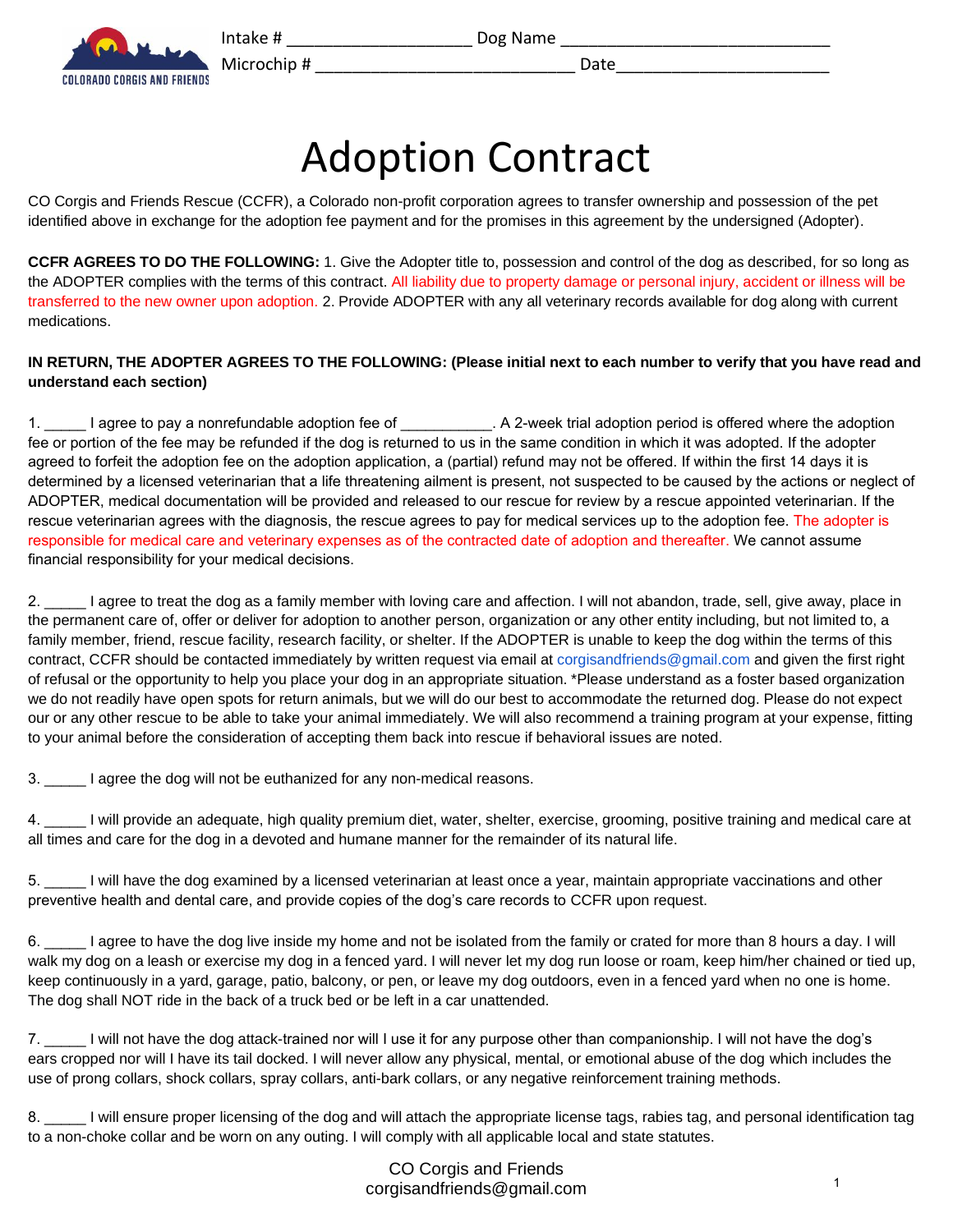## Adoption Contract

9. \_\_\_\_\_ ADOPTER certifies that neither ADOPTER nor anyone residing in ADOPTERS household has ever been charged with or convicted of crimes against animals or humans, including but not limited to neglect, abuse, or housing animals in unsanitary living conditions.

10. \_\_\_\_\_ I agree to accept responsibility and ownership of the dog at my own risk and I release CCFR and its agents from any and all liability arising out of possession and ownership of my dog. I agree that I am assuming total financial responsibility for my pet as of the date of this contract. CCFR and its agents will not be held responsible for any damages or expenses (veterinary or other) incurred during my ownership of the dog.

11. \_\_\_\_\_ I must notify CCFR within 24 hours if dog becomes lost or passes away as well as any change in address, phone number or email. Failure to respond back within 10 days to CCFR's attempt to contact ADOPTER by the means ADOPTER has listed, will void contract. If your dog ends up in the possession of an animal control agency, that animal control agency will relinquish said dog to CCFR and I will be held responsible for any fees and or costs incurred due to this event.

12. \_\_\_\_\_ The dog is NOT to be left unattended with small children at anytime.

13. During the dog's lifetime, CCFR or an assigned volunteer may visit the premises where the dog is kept and reclaim the dog if, in the judgment of CCFR, the dog is not being adequately cared for or ADOPTER has not complied with any provision of this contract.

14. \_\_\_\_\_ I agree to pay all costs necessary to enforce this agreement including reasonable attorneys' fees, costs of litigation, dog recovery fees, and all medical bills to restore the dog's health back to adoptable status if it is reclaimed by CCFR.

15. \_\_\_\_\_ I authorize any animal care or control agency to release the dog to a CCFR representative, hereby designated as Agent for the ADOPTER, if the dog is found running at large or is brought into a shelter facility for any reason.

16. \_\_\_\_\_ Dog's microchip will be transferred to new owner by CCFR after trial adoption period. CCFR's contact information (address, phone number, or email) will remain of the dog's microchip as the emergency contact for the life of the dog. I agree not to remove or alter CCFR's contact information from pet's microchip. In the event the microchip stops working I agree to notify CCFR without delay and have a new microchip implanted.

17. \_\_\_\_\_ The dog's known background and medical history have been discussed with me. I understand that CCFR has made no known misrepresentation concerning the health, condition, training, behavior, or temperament of the dog. CCFR has provided all medical and behavioral information and records pertaining to the dog, including known vaccinations and veterinary records but cannot guarantee the completeness or accuracy of such documentation. I understand that any description of breed is a guess.

18. \_\_\_\_\_ I acknowledge that the dog is adopted "as is" and that no implied or expressed warranties have been made by CCFR in reference to the health, training, and/or temperament of the dog. CCFR shall not be held responsible for any veterinary expenses after adoption of the dog or held liable for any misrepresentations unknown to CCFR.

19. \_\_\_\_ I understand that should the dog cause personal injury or property damage after adoption, CCFR shall in no way be liable in whole or part for that damage and hereby assume and agree to hold CCFR harmless from any damages which may arise after the adoption of this dog, caused by any act or omission by CCFR which results in personal injury or property damage to any person by this dog, and the ADOPTER agrees not to bring any legal action seeking any remedy against CCFR in connection with this agreement or in connection with the personal injuries or property damage claimed to result from any act or omission by CCFR whether by ADOPTER or any third party.

20. \_\_\_\_\_ I AGREE that my first commitment is to my current pets (if applicable) and I will not rehome them in the event they may not get along with my newly adopted dog.

> CO Corgis and Friends corgisandfriends@gmail.com